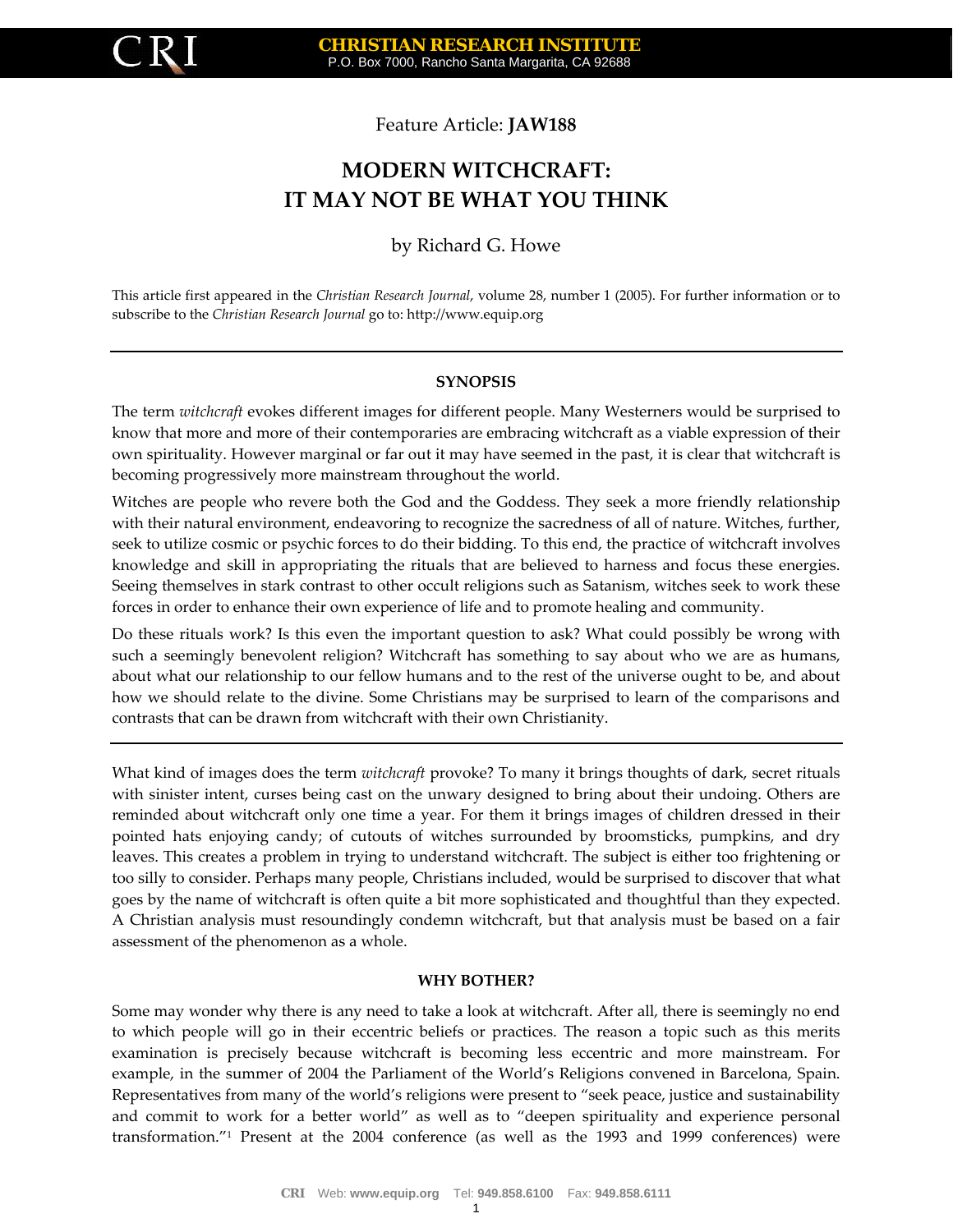representatives of the Covenant of the Goddess, "the world's largest religious organization for Neo-Pagan Witches," as described by an elder of the organization.2 A common theme that comes up in the context of such conferences is the increasing emphasis on "interfaith."

In contrast, one group that is often conspicuous by its near absence at such conferences is evangelical Christianity. Why might this be so? Without jumping ahead to my critique, it should be pointed out that the worldview of many who would attend such conferences would vehemently reject the religious exclusivism that characterizes historic, orthodox Christianity. In a very serious way, therefore, many of the world's religions, including witchcraft, either explicitly or implicitly see themselves aligned against evangelical Christianity; nevertheless, Jesus' command to preach the gospel and make disciples of all nations invariably includes witches. In order to do so, it is necessary that we understand who they are and what they believe. Knowing what we are up against is a primary element in being prepared to carry out His Great Commission.

#### **WHAT WITCHCRAFT IS**

Definitions can either facilitate or impede understanding. Ahelpful definition is one that is not overly simplistic, and one that mentions important distinctions as well as similarities between familiar and unfamiliar terms where they exist. In our current age of ecumenical enthusiasm, there is the danger of Christians overlooking the most important aspect of a given religion, namely, the difference between it and their own Christian faith.

There are similarities between flour and ricin. They both are made from plants; they both are white powders; but it is not their similarities that are interesting or important, it is their differences. One is a food and the other is a poison. One promotes life and the other effects death. Don't be misled by my metaphor—I am not at this point likening witchcraft to ricin. I am only trying to show that with some issues the differences can be just as important, if not more so, than the similarities. With this in mind let me now delineate the main tenets of modern witchcraft and then contrast those with the main tenets of evangelical Christianity.

#### **Witchcraft Is Known by Many Names**

When one begins to investigate the phenomenon of modern witchcraft, it does not take long to notice a range of terms associated with the practice: *The Craft, Wicca, paganism, Neo‐Paganism,* and so on. Brooks Alexander, a Christian researcher who is an expert on the occult and counterculture, gives a helpful summary of certain distinctions between the terms *Wicca, witchcraft,* and *Neo‐Paganism. Neo‐Paganism* is the broadest category, encompassing a wide range of groups "that try to reconstruct ancient, pre‐ and non‐Christian religious systems—such as the Norse, Celtic, Greek, Roman, and Egyptian religions—as well as…various obscure, forgotten, and neglected occult teachings from around the world."3 He goes on to distinguish *witchcraft* from *Wicca* (with *Wicca* being the narrowest category) along the lines of how closely one follows the specific teachings and practices of the English Wiccan Gerald Gardner, who more or less gave the term *Wica* (with one *c*) to his practice.4

There may be subtle distinctions that some prefer to maintain when opting for one term over another, but for the most part these terms are used interchangeably. The term *witchcraft* is certainly the most familiar within and without the practice, but it is also the term that carries with it the most unwanted baggage. It often has sinister or evil connotations, and for those reasons many within the craft prefer the term *Wicca* (for the practice) and *Wiccan* (for the practitioner). The prefix "Neo" in *Neo‐Paganism* usually indicates an emphasis on one's practice in its contemporary manifestation while still hinting that it is perhaps a revival of, or connected to, something ancient.

#### **Witchcraft Is a Religion**

As Americans, this is an important point to remember. We cherish our heritage of religious freedom, but in their enthusiasm to refute the beliefs of witchcraft, some Christians have overstated the case. They rightly claim that the United States was founded on the ethical concept of natural law (where morality is grounded in the nature of the creator  $God)$ ,<sup>5</sup> but they wrongly conclude that witches do not have constitutional rights, since witches reject the traditional Christian notion of the creator God. Without getting into the tricky issue of how and whether religion should interact with government or public life, we should recognize that,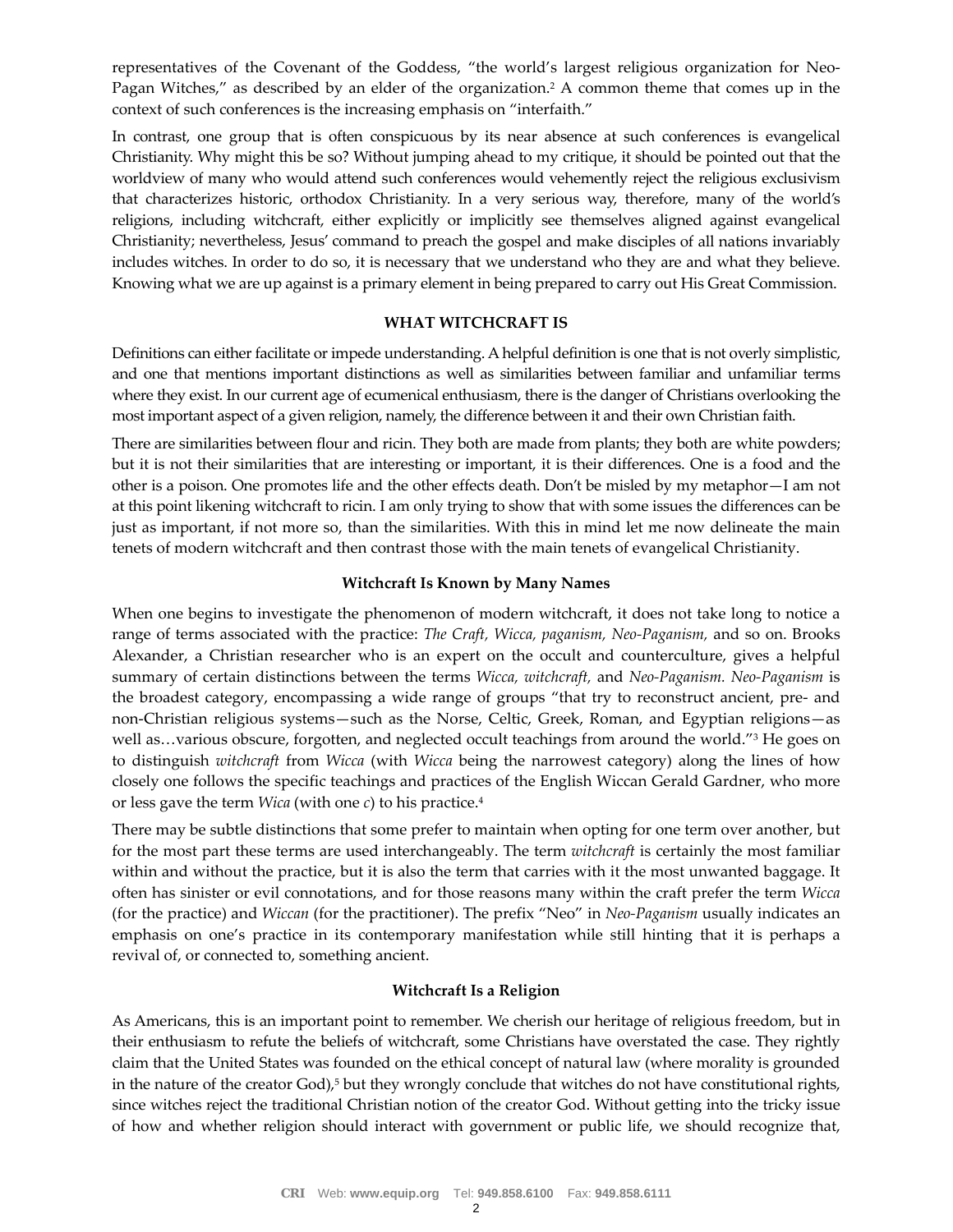within the limits of law, all Americans have the right to exercise their own religion in accordance with the dictates of their conscience. Our contention, such as it is, with witchcraft is one of truth. It is a battle of ideas.

#### **Witchcraft Is a Worldview**

A *worldview* is the sum total of one's view of the nature of reality. Everyone has a worldview even if only a few reflect on their own. One's worldview encompasses one's views of how reality is composed, how it works, and how we as humans fit in or relate to our universe. It can entail one's views about the purpose of life and the origin and destiny of us all.

**Naturalism***.* Starting at the broadest level and working down, it is fair to say that the worldview of witchcraft is *naturalism*. Naturalism is the view that there is no transcendent reality such as God that can intervene in the natural world. Naturalism maintains that all of reality is interrelated and operates according to "laws." Other expressions of naturalism would include *materialism*, which sees all of reality as being made up of matter that operates according to material laws.

Witchcraft, though an expression of naturalism, is not materialism. Witches recognize that reality extends beyond the realm of the material. This is sometimes confusing. A worldview can be naturalistic even if it accepts the reality of an immaterial realm; indeed, even acknowledging the existence of gods and goddesses does not preclude a worldview from being naturalistic. What stands in stark contrast to naturalism is a worldview that says that the natural realm (whether material, immaterial, or both) is the creation of a transcendent God. This is *supernaturalism*. This is what historic, orthodox Christianity is.

**Occultism.** Sharpening the focus, not only can we say that witchcraft is a worldview of naturalism, it is also a worldview of *occultism*. The term *occult* is from the Latin *occultus* meaning "hidden," or *"*secret." The category covers a wide range of beliefs and practices that are characterized by two main points that are often thought to be "hidden" from the average person. First, the occult maintains that there is force or energy into which one can tap or with which one can negotiate to do one's own bidding. The familiar term *spell* is applied to the technique of harnessing and focusing this power. The late witchcraft practitioner Scott Cunningham explains, "The spell is…simply a ritual in which various tools are purposefully used, the goal is fully stated (in words, pictures or within the mind), and energy is moved to bring about the needed result."6 Exactly what is the nature of this force or energy, according to the occultist, and what is the best way to work with it is what makes some of the main differences between the major occult groups such as shamanism, witchcraft, Satanism, New Age, and others.

Second, the occult maintains that human beings are divine. The practice of the occult arts is thus an endeavor to actualize one's own divinity. As witchcraft practitioner Margot Adler claims, "A spiritual path that is not stagnant ultimately leads one to the understanding of one's own divine nature. Thou art Goddess. Thou are God. Divinity is imminent in all Nature. It is as much within you as without."7

**Humanism.** Witchcraft sees itself as *a celebration of all life.* This celebration involves the denial that there is anything wrong with the human race. The practicing witch Starhawk rejoices that "we can open new eyes and see that there is nothing to be saved *from*, no struggle of life *against* the universe, no God outside the world to be feared and obeyed"8 (emphasis in original). Pagan Elder Donald Frew of the Covenant of the Goddess explains, "How can we achieve salvation, then? We're not even trying to. We don't understand what there is to be saved from. The idea of salvation presupposes a Fall of some kind, a fundamental flaw in Creation as it exists today. Witches look at the world [around] us and see wonder, we see mystery."9

# **Witchcraft Is a Practice**

Notice that the term *practice* is often used with the term *witchcraft*. What this tells us is that, for many, Wicca is as much what someone *does* as it is what someone *believes*. While it is certainly true that what one does is invariably a product of what one believes, for witchcraft the emphasis is on what the practice can do to enhance one's own well‐being as well as the well‐being of others. Witches do not simply adhere to a list of dogmas; indeed, in many ways witches like to think that they eschew dogmas. As Adler describes it, "If you go far enough back, all our ancestors practiced religions that had neither creeds nor dogmas, neither prophets nor holy books. These religions were based on the celebrations of the seasonal cycles of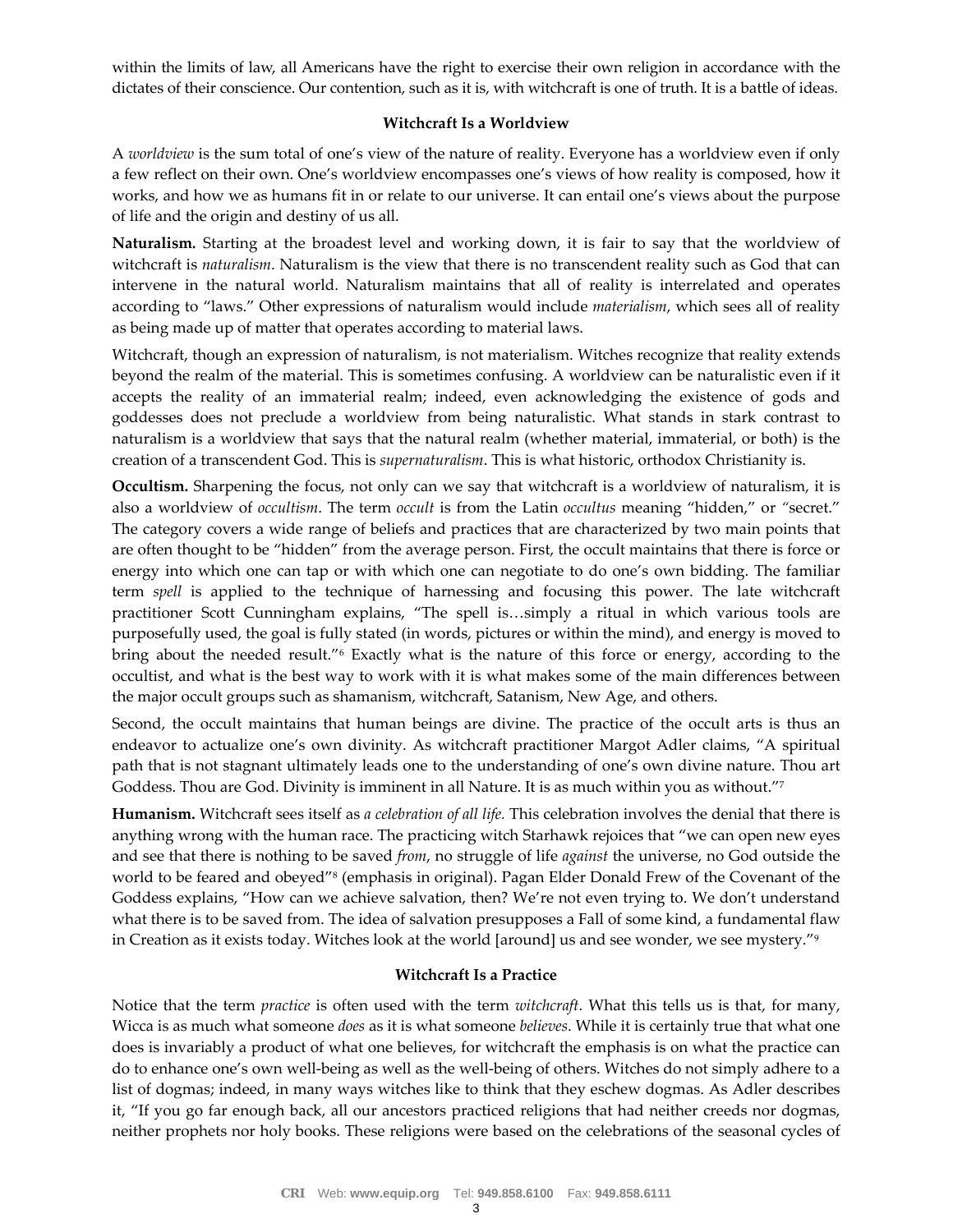nature. They were based on what people did, as opposed to what people believed. It is these polytheistic religions of imminence that are being revived and re‐created by Neo‐Pagans today."10

A look through witchcraft material at the local bookstore will reveal that much of it deals with various rituals and activities that can be perfected in order to manipulate and utilize this cosmic or psychic force to do one's bidding. One will find chapters on the various items of clothing to wear (robes; jewelry; horned helmet, when one is not working naked, or "skyclad"); the tools to use (candles, herbs, tarot cards, talismans, fetishes); and rituals to perform (spells, incantations, chanting, music, dancing)—all of which enables the practitioner to become open to these forces (if they exist outside) or to conjure up these forces (if they originate from within). One will learn how to interpret dreams, meditate, have out‐of‐body experiences, speak with the dead, heal, and read auras. One can seek to develop one's own powers within the context of other witches (in a coven) or alone (in solitary practice). There are no obligations to follow any previously prescribed method. If what others have done before works, that is fine. If one sees the need to change the ritual or tools to get better results, then that is fine as well. All of these activities are designed to do two things: to enhance the well-being of one's self or those around him or her and to actualize one's own divinity.

## **WHAT WITCHCRAFT IS NOT**

#### **Witchcraft Is Not Satanism**

It might be surprising to some to know that witchcraft is not Satanism. Not only do the two have different histories (even if they are short histories), they also have, at a certain level, different views of the world and one's place in it. I add the qualification "at a certain level" because there is a shared occult perspective between witchcraft and Satanism. Satanism and witchcraft are both occult religions; because of this, they both see reality as entirely natural. There is no transcendent God in the truest sense of the term. Further, they both see all of reality, material and immaterial, as interconnected and working according to "laws" that can be mastered in such a way as to make not only material but also immaterial reality work according to one's own bidding. Satanism and witchcraft both stand in stark contrast to Christianity in their repudiation not only of God but also of the role of Jesus in effecting the salvation of mankind; indeed, there is a sense in which both Satanism and witchcraft deny that mankind is in any need of salvation.

These similarities are not trivial, but neither are the differences. Any criminal activity that can be associated with occultism is usually associated with some form of Satanism (usually some form of self-styled Satanism). As a matter of principle and practice, witchcraft lives by the creed, "An it harm none, do what you will."<sup>11</sup>

Satanism is more often associated with an attitude of self‐aggrandizement rather than the sense of community that characterizes most witchcraft. Further, Satanism and witchcraft differ somewhat in their respective views of nature and humanity. As researchers Shelley Rabinovitch and James Lewis observe, "To the neo‐Pagan practitioner, nature is viewed as somewhere on a scale from benign to overtly positive, if not outright friendly toward humanity. The ideal in most neo‐Pagan practice is to *become as one* with the natural world—to live in harmony with nature....In contrast, neo-Satanists view the natural world as somewhere between benign and openly *hostile* to humans."12

## **Witchcraft Is Not Christianity**

Some witches suggest that the practice of witchcraft can be compatible with Christianity,<sup>13</sup> but virtually everyone realizes that witchcraft is not Christianity. Some may accuse me of having an uncanny grasp of the obvious for asserting this. Who would possibly confuse the two? In making this claim, however, I mean to do two things.

First, I want to emphasize that one must be careful that various subtle aspects of the practice of witchcraft do not influence one's own Christian view of the world in a way that is incompatible with the Christian faith. What I have in mind here is how easy it can be for Christians to assume that certain practices that characterize the occult in general or witchcraft in particular are sufficiently neutral that one may safely dabble in their use. Some Christians see no problem with experimenting with séances or tarot cards, not realizing that they could be eroding their own view of the nature of reality, not to mention the danger of encountering demonic activity. Even if these practices "worked," pragmatism is not a criterion for truth (Jer. 44: 17–18).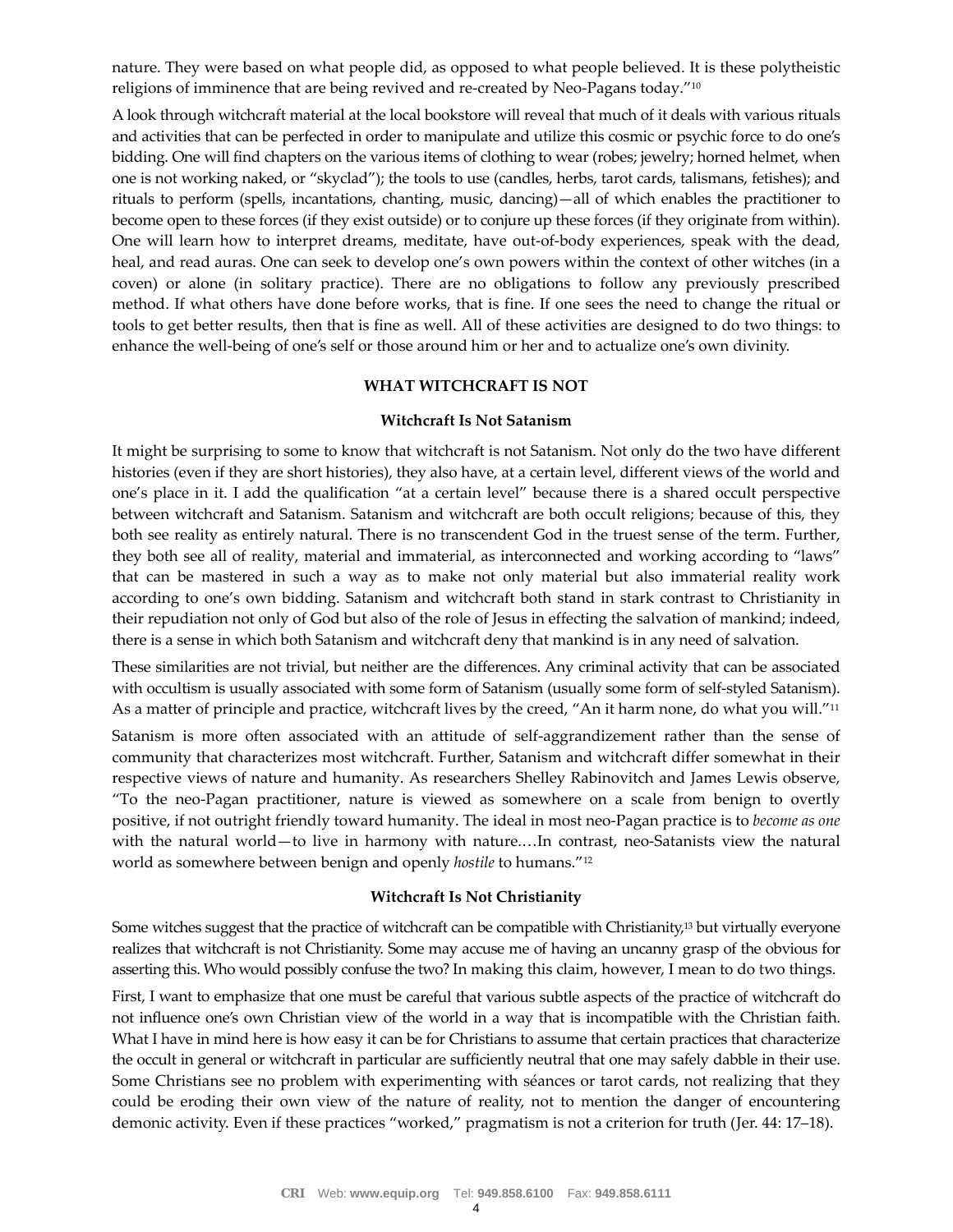My second reason for pointing out that witchcraft is not Christianity is to try to summarize exactly where witchcraft and Christianity compare and contrast in their respective worldviews. Before I outline those areas of contrast (i.e., where the flour and ricin are different) let me acknowledge those areas where witches and Christians might share common concerns.

**Witchcraft and Christianity: Common Concerns.** First, because of their view of the nature of the world, witches often have a sense of *environmental concern.* Now, the motivations of witches and Christians are widely disparate—witches are environmentally conscientious because of their view that the Earth is sacred, whereas Christians should be environmentally conscientious as a matter of stewardship of the creation before the Creator—but Christians can agree with Wiccans that there is a duty to be environmentally responsible. How that environmental responsibility translates into public policy and individual actions may vary along the political and personal spectrum; nevertheless, we can all agree that there is an environmental responsibility that each of us shares.

Second, witches tend to have a conscientious sense of *global concerns.* Again, exactly how these concerns translate into public policy and individual actions may vary along the political and personal spectrum, but our common interests stem from the fact that we are all human beings living on the same planet.

Third, witches tend to be *benevolently disposed toward their fellow human beings.* The stereotype of witches being people with sinister intent wielding spells of black magic needs to be abandoned. As Christians we can share in their concern for the well being of others though we will obviously disagree as to what exactly constitutes that well being.

**Witchcraft and Christianity: Mortal Foes in What Ultimately Counts.** Our enthusiasm to establish rapport with those around us who may embrace witchcraft as a way of expressing their own spirituality must not keep us from recognizing that, when it comes to what ultimately counts, witchcraft and Christianity (but not witches and Christians $14$ ) are mortal foes. What ultimately counts is the objective truth about who God is, who we are as humans, and how we relate.

Christianity is *monotheistic.* Christianity claims that there is a God and no one of us is He. Witchcraft claims the opposite: "We are of the nature of the Gods, and a fully realized man or woman is a channel for that divinity, a manifestation of the God or the Goddess."15 Adler favorably quotes historian James Breasted who said, "Monotheism is but imperialism in religion."16 In place of the strict monotheism of Christianity, witchcraft not only deifies the self, but it ostensibly reveres the pagan God and Goddess.17

Christianity is *exclusivistic.* Remember Jesus' words in John 14:6: "I am the way, the truth, and the life. No one comes to the Father except through Me." Contrast that with what Adler proclaims: "The belief that there is one word, one truth, one path to the light, makes it easy to destroy ideas, institutions, and human beings…your own spiritual path is not necessarily mine."18

Christianity is *authoritarian.* Usually this term *authoritarian* has negative associations, but if *authoritarian* means "recognizing authority" then Christianity certainly does that. Not only has God revealed Himself through the things He has made (see, e.g., Ps. 19:1 and Rom. 1:20), but He has also revealed Himself finally and fully through Jesus Christ and the Bible. In contrast, Frew says, "To grant a traditional text such authority would be to say that this is it, the truth for all time. But we are a nature religion, and a fundamental truth of nature is that everything changes."19 Christians recognize the authority of God's word in such matters, and so we have to face the fact that the Bible unequivocally condemns the practice of witchcraft, along with all forms of the occult (see Deut. 18:10–12; Acts 13:6–11; 16:16–18; Gal. 5:19–21).

Christianity *recognizes everyone's need for salvation.* The most important message we have to give to the world is the gospel of Jesus Christ. Without the sacrifice of Christ to wash away our sins and reconcile us to our Maker, there is no hope in the world to come. Witchcraft teaches that our destiny is to return again to this world through reincarnation. Cunningham comments, "While reincarnation isn't an exclusive Wiccan concept, it is happily embraced by most Wiccans because it answers many questions about daily life and offers explanations for more mystical phenomena such as death, birth and karma."20 Frew expounds, "While many of us believe in reincarnation, we do not seek to escape the wheel of rebirth. We can't imagine anything more wonderful than to come back to this bounteous and beautiful Earth."21 In